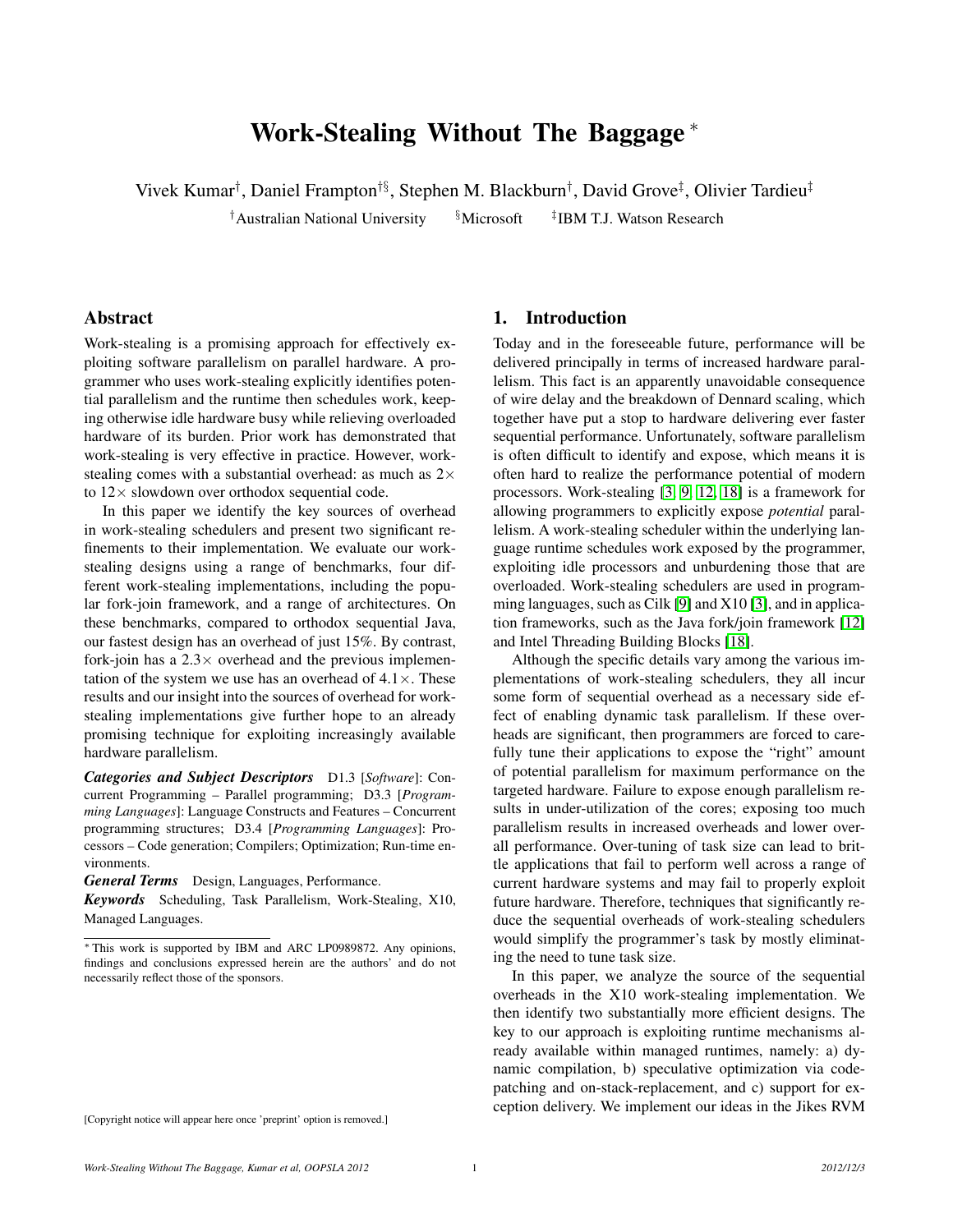infrastructure and empirically assess them using both a language-based work stealing scheduler, X10, and a librarybased framework, Java fork/join. We evaluate our implementation on a range of x86 processors and use the OpenJDK JVM to validate some of our important results. Our new designs reduce the sequential overhead of X10's work-stealing implementation to just 15%, down from a factor of  $4.1 \times$ . Our implementation also performs substantially better than the alternative fork-join framework on our benchmark set.

The principal contributions of this paper are as follows: a) a detailed study of the sources of overhead in an existing work-stealing implementation; b) two new designs for workstealing that leverage mechanisms that exist within modern JVMs; c) an evaluation using a set of benchmarks ported to run in native Java, the Java fork-join framework, and X10; and d) performance results that show that we can almost completely remove the sequential overhead from a workstealing implementation. These contributions should give further impetus to work-stealing as a model for effectively utilizing increasingly available hardware parallelism.

# <span id="page-1-8"></span>2. Background

This section provides a brief overview of work-stealing before discussing the fundamental operations required to implement work-stealing. The section also describes two basic approaches for expressing work-stealing: the **finish**-**async** model (as used by X10), and **fork**-**join**.

Abstractly, work-stealing is a simple concept. *Worker threads* maintain a local set of *tasks* and when local work runs out, they become a *thief* and seek out a *victim* thread from which to *steal* work.

The elements of a work-stealing runtime are often characterized in terms of the following aspects of the execution of a task-parallel program:

*Fork* A fork describes the creation of new, potentially parallel, work by a worker thread. The runtime makes new work items available to other worker threads.

*Steal* A steal occurs when a thief takes work from a victim. The runtime provides the thief with the execution context of the stolen work, including the execution entry point and sufficient program state for execution to proceed. The runtime updates the victim to ensure work is never executed twice.

*Join* A join is a point in execution where a worker waits for completion of a task. The runtime implements the synchronization semantics and ensures that the state of program reflects the contribution of all the workers.

#### 2.1 An Implementation-Oriented Overview

The focus of this is paper is on identifying and reducing the sequential overheads of work-stealing, so we now turn to those issues that are pertinent to implementing workstealing. It may help to think of the implementation of work-

<span id="page-1-4"></span>

<span id="page-1-7"></span><span id="page-1-6"></span><span id="page-1-5"></span><span id="page-1-3"></span><span id="page-1-2"></span><span id="page-1-1"></span><span id="page-1-0"></span>



stealing in terms of the following basic phases, each of which require special support from the runtime or library:

- 1. Initiation. (Allow tasks to be created and stolen atomically).
- 2. State management. (Provide sufficient context for the thief to be able to execute stolen execution, and the ability to return results).
- 3. Termination. (Join tasks and ensure correct termination).

We now explain each of these and what they require of the runtime, first generally, then concretely in terms of X10 and Java Fork-Join implementations.

To help illustrate work-stealing, we use a running example of the recursive calculation of Fibonacci numbers. Figure [1](#page-1-0) shows X10 and Fork-Join code for computing Fibonacci numbers, along with a graph of the recursive calls made when executing  $fib(4)$ . Calls to the non-recursive base case  $(n \lt 2)$  are shown as rectangles.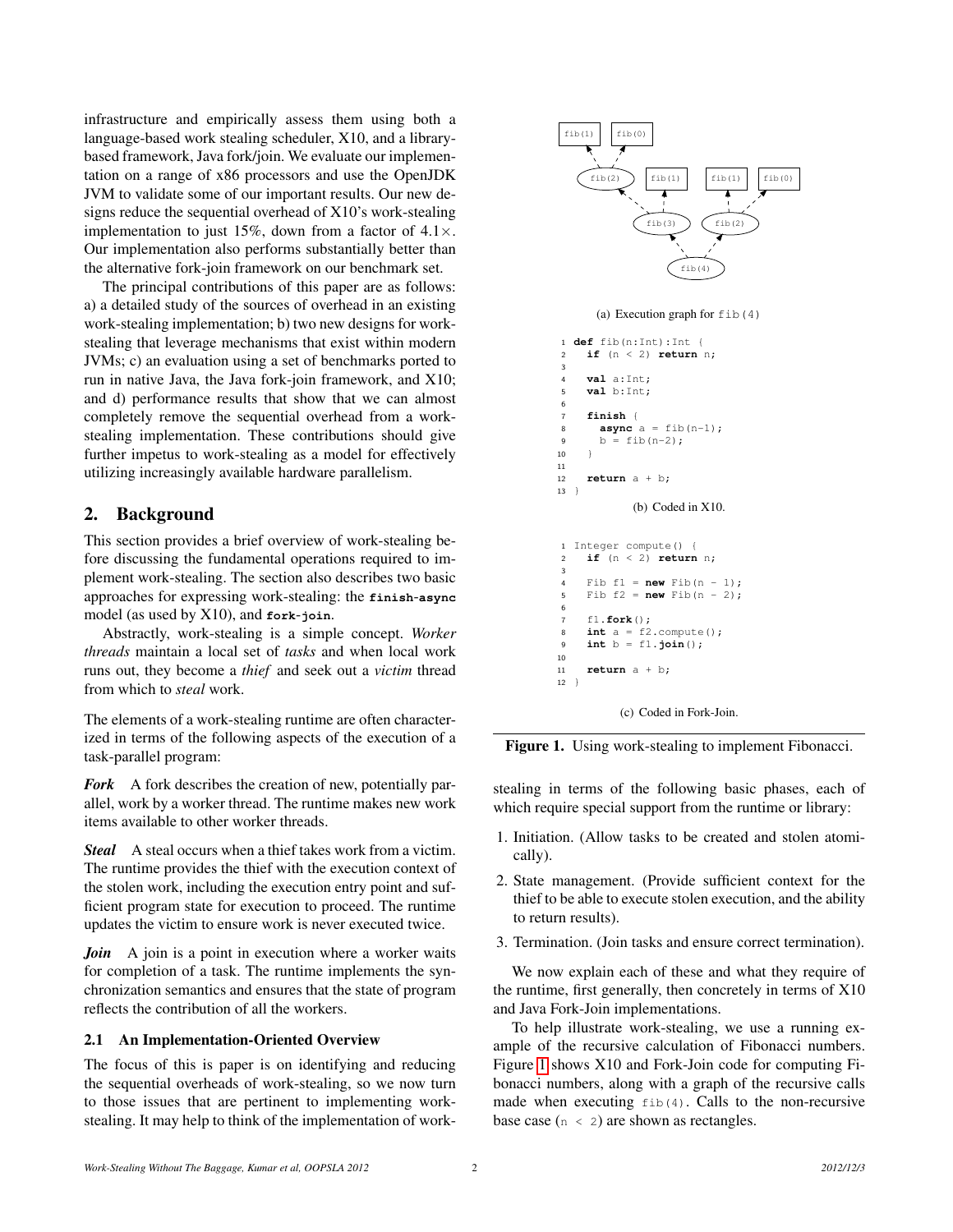



<span id="page-2-0"></span>**Figure 2.** State during evaluation of  $f$ <sub>1b</sub>(4). Execution is at the first fib(0) task. Dashed arrows indicate work to be done. Dotted boxes indicate completed work.

<span id="page-2-1"></span>Figure 3. State for victim and thief after stealing the continuation of  $fib(4)$ .

#### 2.2 Initiation

Initiation is concerned with ensuring that: 1) tasks are available to be stolen whenever appropriate, and 2) each task is only executed once. An idle thread may make itself useful by stealing work, so becoming a thief. This begins with the thief identifying a victim from which to steal. For example, the thief may randomly select a potential victim and if they appear to have work available, attempt a steal.

Tasks are typically managed by each worker using a double ended queue (deque), one deque per worker, as illustrated in Figure [2.](#page-2-0) Each worker pushes tasks onto the head of its deque using an unsynchronized store operation. Both the worker and any potential thieves then use atomic compare-and-swap (CAS) instructions to remove tasks from the worker's deque, with the worker acquiring from the head (newest), and thieves attempting to acquire from the tail (oldest). Tasks are thus made available and only stolen once, with the deque discipline minimizing contention and increasing the probability that long-running tasks are stolen.

#### 2.3 State Management

When a task is stolen, the thief must: 1) acquire all state required to execute that task, and 2) provide an entrypoint to begin execution of the task, and 3) be able to return or combine return state with other tasks. Work-stealing implementations typically meet requirements 1) and 3) through the use of *state objects* that capture the required information about the task, and provide a location for data to be stored and shared across multiple tasks. Requirement 2) is handled differently depending on the execution model, and is discussed in more detail below for specific systems.

#### 2.4 Termination

In general, the continued execution of a worker is dependent on completion of some set of tasks, each of which may be executed locally, or by a thief. Such dependencies are made explicit by the programmer and must be respected by the implementation of the work-stealing runtime. The workstealing runtime must: 1) handle the general case where execution waits, dependent on completion of stolen tasks executing in parallel. However, it is also critical for the scheduler to: 2) efficiently handle the common case where no tasks in a particular context are stolen, and therefore are all executed in sequence by a single worker. Furthermore, workstealing schedulers also aim to: 3) maintain a particular level of parallelism. To ensure that this occurs, when a worker is waiting on completion of a stolen task, instead of suspending the worker, the scheduler may attempt to have that worker find and execute another task.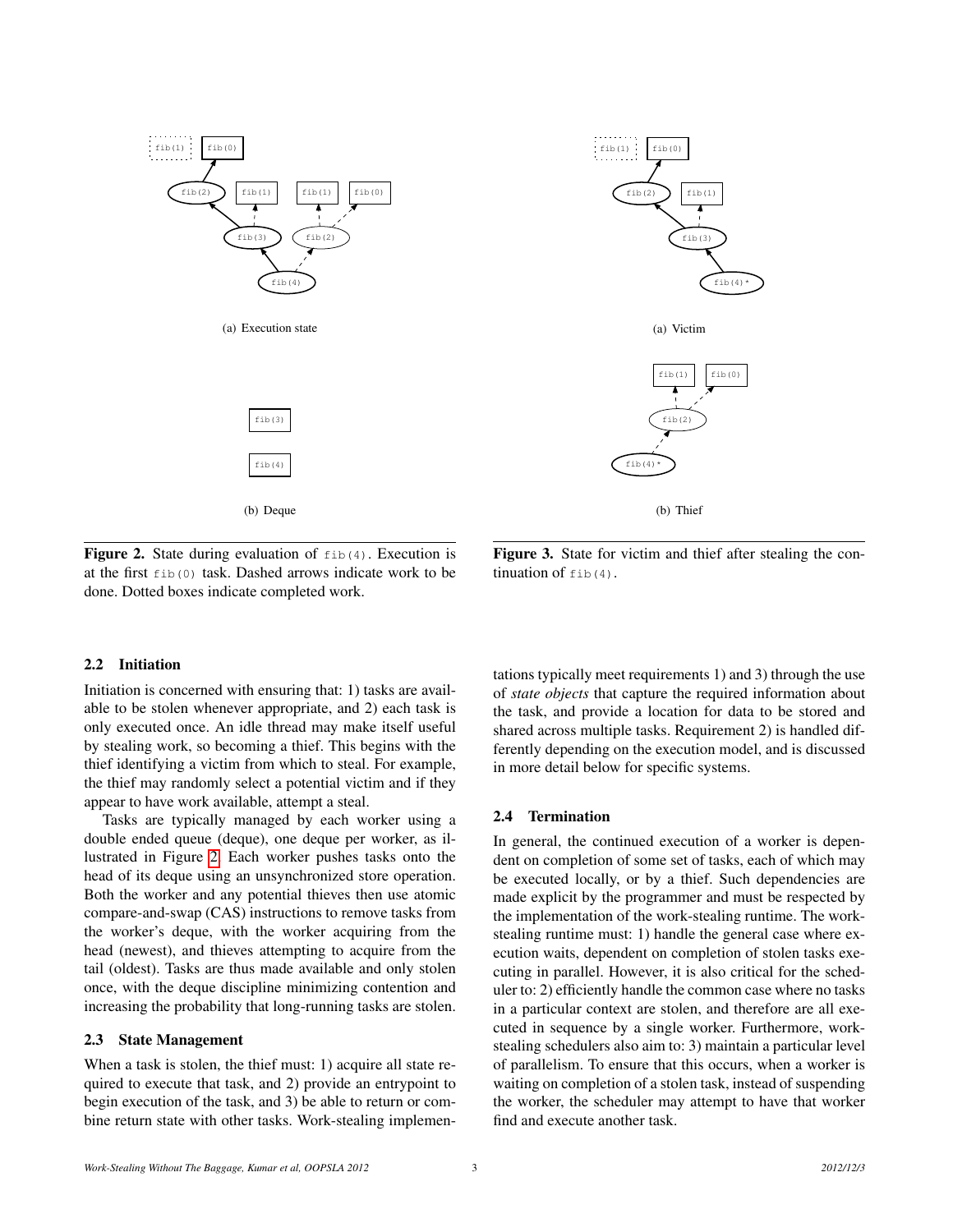

<span id="page-3-0"></span>Figure 4. Sequential overheads for work-stealing runtimes on Jikes RVM.

#### 2.5 Work-Stealing in X10

X10 is a strongly-typed, imperative, class-based, objectoriented programming language. X10 includes specific features to support parallel and distributed programming. A computation in X10 consists of one or more asynchronous activities (light-weight tasks). A new activity is created by the statement **async** S. To synchronize activities, X10 provides the statement **finish** S. Control will not return from within a finish until all activities spawned within the scope of the finish have terminated.

X10 restricts the use of a local mutable variable inside **async** statements. A mutable variable (var) can only be assigned to or read from within the **async** it was declared in. To mitigate this restriction, X10 permits the asynchronous initialization of final variables (**val**). A final variable may be initialized in a child **async** of the declaring **async**. A definite assignment analysis guarantees statically that only one such initialization will be executed on any code path, so there will never be two conflicting writes to the same variable.

X10's work-stealing scheduler is implemented as the combination of an X10-source-to-X10-source program transformation and a runtime library. The program transformation synthesizes code artifacts (continuation methods and frame classes) required by the runtime scheduler. X10 meets the key work-stealing requirements as follows:

*Initiation.* X10's work-stealing workers use deques as described above. Like Cilk, X10 adopts a *work-first* scheduling policy: when a worker encounters an **async** statement, it pushes the *continuation* of the current task to its deque and proceeds with the execution of the **async** body. For instance, a worker running  $fib(4)$  first executes  $fib(3)$  (Figure [1\(b\)](#page-1-1) line [8\)](#page-1-2), making the  $fib(2)$  work item (line [9\)](#page-1-3) available for others to steal. When done with **async** fib(3), the worker attempts to pop the head deque item and if non-null, will execute the continuation  $(fib(2), line 9)$  $(fib(2), line 9)$ .

*State management.* Each thread's stack is private, so in order to permit multiple workers to concurrently access and update the program state, the X10 compiler encapsulates sharable state into *frame objects*. Consequently, methods are rewritten to operate on fields of frame objects instead of local variables. Frame objects are linked together into trees that shadow the tree structure of the task graph. In other words, Figure [1\(a\)](#page-1-4) represents the tree of frame objects assembled during the execution of  $fib(4)$ . When X10 is compiled to Java, frame objects are created on the heap to ensure that they are accessible to both the worker and potential thieves. In the C++ implementation however, an optimization is performed that sees frame objects stack-allocated by default, and only lazily migrated to the heap when a steal occurs [\[19\]](#page-16-2). The X10 compiler analyzes the source code and indexes all of the points immediately after **async** statements ('reentry' points). It then generates a second copy of the source code in which methods take a *pc* (program counter) as an extra argument. The control flow of the generated methods is altered so as to permit starting execution at the specified pc.

*Termination.* If a worker proceeds from the beginning of a finish block to its end without detecting a steal, then that worker has itself completed every task in the finish context and may return. Termination is more complex when a steal occurs. When a thief steals a work item within the scope of a **finish**, the scheduler begins maintaining an atomic count of the active tasks within that **finish** body. When a worker completes a task, or execution reaches the end of the **finish** body, the count is atomically reduced and checked. If the count is non-zero, the worker gives up and searches for other work to process. When the count is zero, then the finish is complete and worker starts executing the continuation of the finish statement.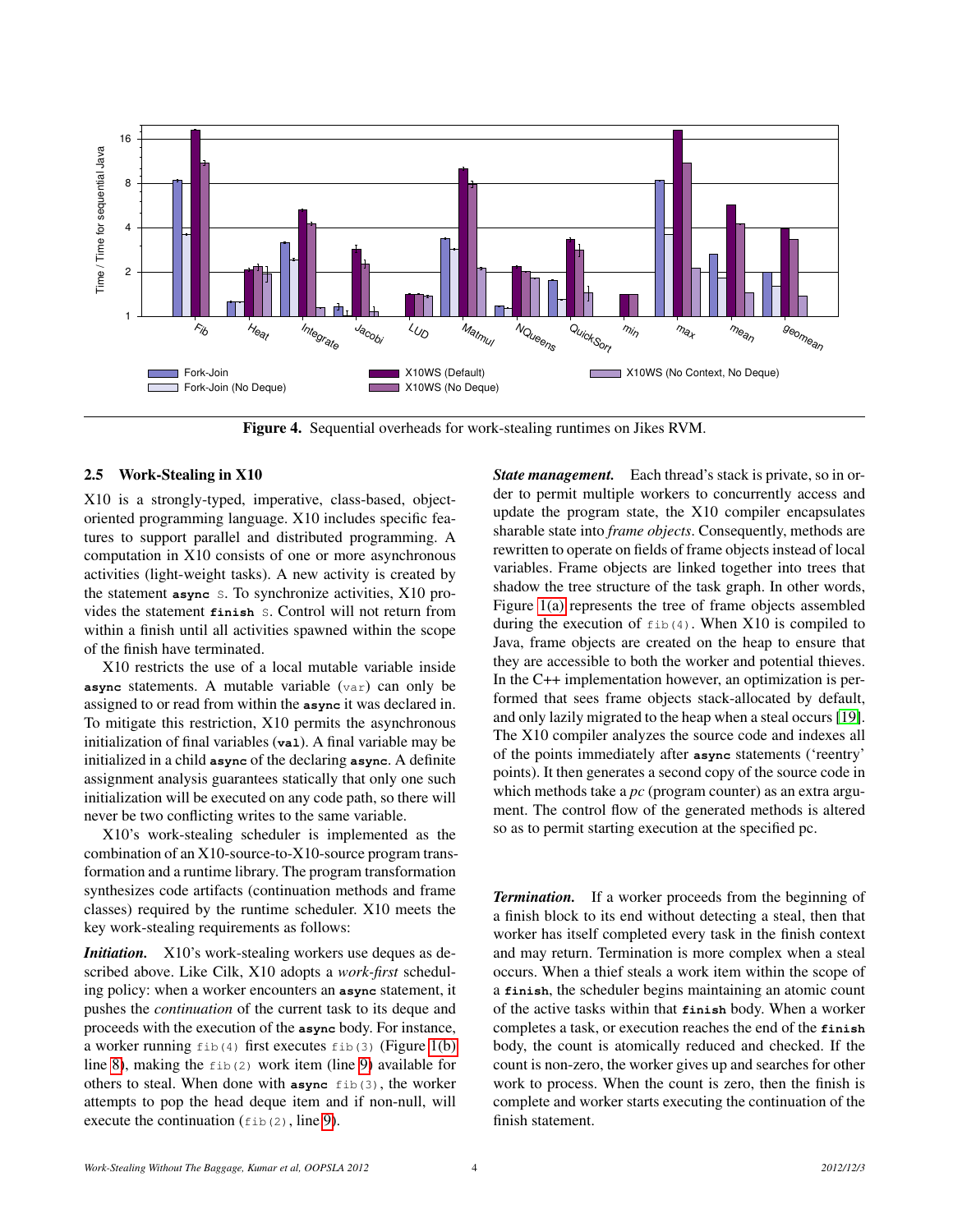#### 2.6 Work-Stealing in Java Fork-Join

The general design of Fork-Join framework is a variant of the work-stealing framework devised by Cilk and is explained in detail in [\[12\]](#page-16-0). Here we briefly discuss its key components. The Fibonacci code for Fork-Join is shown Figure [1\(c\).](#page-1-5)

*Initiation.* The Fork-Join library includes both help-first and work-first implementations. To allow  $f$ <sub>ib(n-1)</sub> to be stolen, the user explicitly heap-allocates a Fib object (Figure  $1(c)$ , line [4\)](#page-1-6) and calls  $f \circ r k$  () on this object (line [7\)](#page-1-7). Like X10, every worker thread maintains a deque. **fork** pushes a task to the deque, making it available to be stolen.

*State Management.* In Fork-Join, tasks are represented as task objects. These objects include: methods for scheduling and synchronizing with the task, any state associated with the task, and an explicit entrypoint for executing the task.

*Termination.* When a worker thread encounters a **join** operation, it processes other tasks, if available, until the subject of the **join** has been completed (either by the worker or by a thief). When a worker thread has no work and fails to steal any from others, it backs off (via yield, sleep, and/or priority adjustment) and tries again later unless all workers are known to be similarly idle, in which case they all block until another task is invoked from the top-level.

# 3. Motivating Analysis

As we noted earlier, although work-stealing is a very promising mechanism for exploiting software parallelism, it can bring with it formidable overheads to the simple sequential case. These overheads make the task of the programmer challenging because they must use work-stealing judiciously so as to extract maximum parallelism without incurring crippling sequential overheads. To shed light on this and further motivate our designs, we now: 1) identify and measure the *sequential overheads* imposed by existing workstealing runtimes, and 2) measure the dynamic *steal ratio* across a range of parallel benchmarks, showing that unstolen tasks are by far the common case. We use eight wellknown benchmarks expressed in X10, Fork-Join and sequential Java. We ported the code where necessary and have made the code publicly available (section [6\)](#page-9-0). We discuss the details of our methodology in Section [6.](#page-9-0)

## <span id="page-4-1"></span>3.1 Sequential Overheads

In order to measure sequential overheads, we take workstealing runtimes and execute each of them with a *single worker*. No stealing can occur in this case, so the runtime support for stealing is entirely redundant to this set of experiments. This artificial situation allows us to selectively *leave out* aspects of the runtime support, providing an opportunity to analyze the overheads due to work-stealing in more detail. As a baseline we use a straightforward (sequential) Java implementation of each benchmark.

We have identified three major sources of sequential overhead in existing work-stealing runtimes. Two are closely related to the overheads identified in the previous sections, namely initiation and state management. The final overheads relate to code restructuring and other changes necessary to support work-stealing.

*Initiation.* The deque is an obvious source of overhead for the victim, which must use synchronized operations to perform work (even when nothing is stolen). This overhead may be a significant problem for programs with fine-grained concurrency. To measure this overhead, we took the X10 and Fork-Join work-stealing runtimes and measured single worker performance with all deque operations removed. (Recall that the deque manages pending work, so the strictly sequential case of a single worker, it is entirely redundant.) These results are shown as X10WS (No Deque) and Fork-Join (No Deque) in Figure [4.](#page-3-0) These results show that the deque accounts for just over 30% and 50% of all sequential overheads for X10WS (Default) and Fork-Join respectively.

*State Management.* As discussed in Section [2,](#page-1-8) workstealing runtimes typically allocate state objects to allow sharing and movement of execution state between tasks. In pure Java, these objects must be heap allocated, leading to significant overheads. In addition to the direct cost of allocation and garbage collection, these objects may also be chained together, and may limit compiler optimizations. Figure [4](#page-3-0) shows the overhead of allocating these state objects in the X10 Java work-stealing runtime by removing their allocation in a system that already had the deques removed. In this case all values are passed on the stack, and no copying was required because only a single worker exists. This is shown as X10WS (No Context, No Deque) in Figure [4.](#page-3-0) We did not need to perform a similar experiment for Fork-Join as it would reduce to the sequential Java case (and thus would show zero overhead). We can see that the allocation of these state objects is a very significant cost, averaging just under half of the total overhead.

*Code Restructuring.* In order to support the stealing of tasks, the runtime must generate entrypoints with which the thief can resume execution. This is typically performed by splitting up methods for the different **finish** and **async**s. This code restructuring accounts for part of the performance gap between X10WS (No Context, No Deque) and sequential Java. In effect, this overhead includes all overheads due to X10-to-Java compilation, of which only a subset would be necessary to support work-stealing.

## <span id="page-4-0"></span>3.2 Steal Ratio

Work-stealing algorithms aim to ensure that sufficient tasks are created to keep all processors busy. In practice, however, much of this *potential* parallelism is not realized, due to other activities or a reduced availability of parallelism. Consequently it may be the case that most tasks are consumed locally. Clearly the number of stolen tasks is bounded by the total number of tasks, but the fraction of tasks actually stolen (the *steal ratio*) is an important component in determining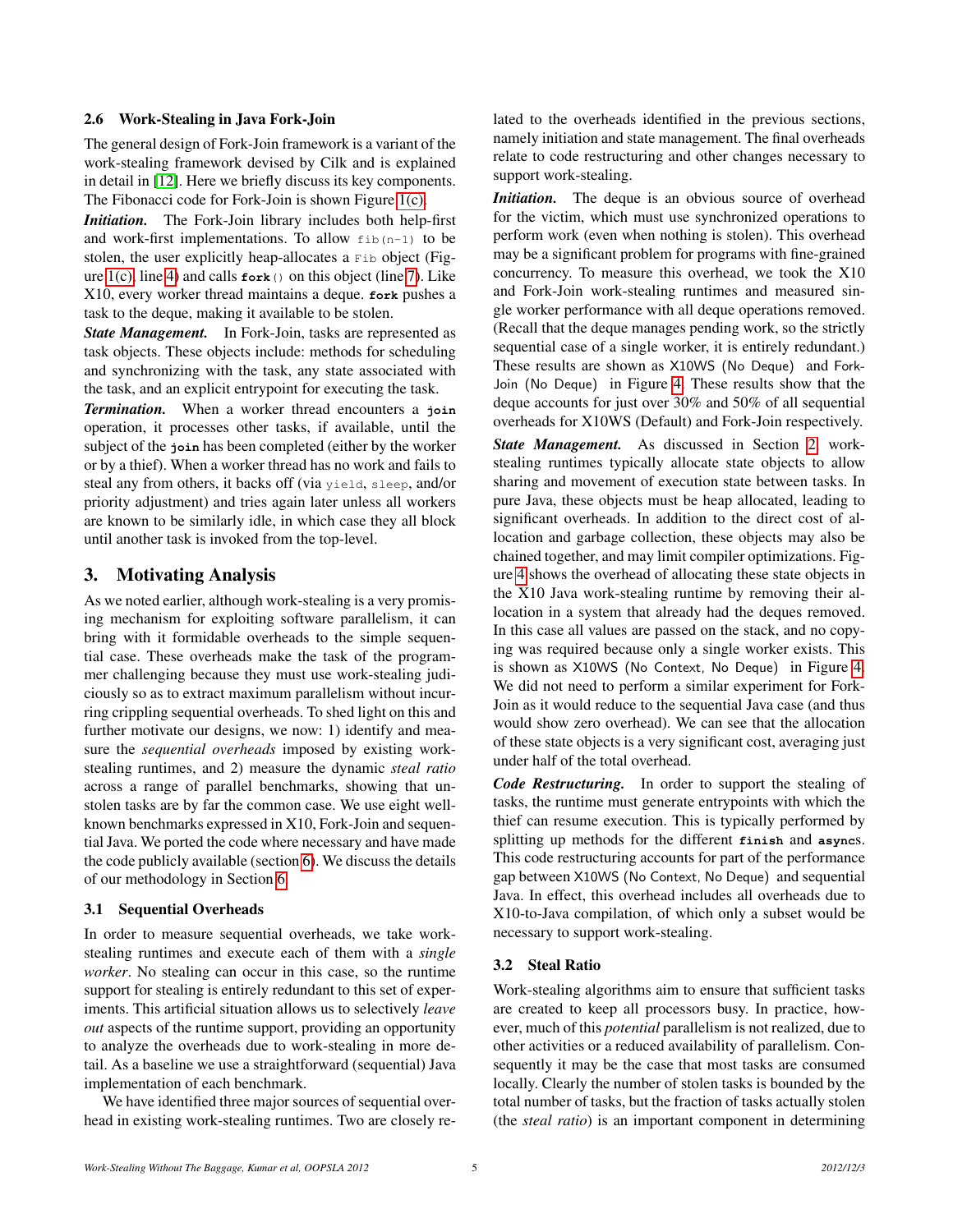<span id="page-5-1"></span>

Figure 5. Steals to task ratio

if, and how, cost should be traded off between *all* tasks and *stolen* tasks.

We performed a study to understand the steal ratios across a range of benchmarks. We instrumented each of the workstealing runtimes to measure both the total number of tasks produced (executed **async** blocks in X10, and **fork**() calls in Fork-Join) as well as total number of tasks stolen. We show the measured ratio in Figure [5.](#page-5-0)

It is clear from the figure that stealing is generally uncommon and in many cases extremely rare. A single steal may move substantial work (consider divide-and-conquer algorithms). Because of this, relatively few steals may address a load imbalance. Although both LU and Heat workloads have steal ratios that approach one in ten, for many of the benchmarks the ratio is around one in a million. This result shows that steals are generally uncommon and suggest that eagerly preparing for a steal is likely to be an inefficient strategy.

# 4. Approach

As discussed in Section [2,](#page-1-8) for work-stealing to function correctly we must be able to 1) identify a task to be stolen, 2) provide sufficient context to allow a thief to execute a stolen task, and 3) reintegrate state due to computation performed by a thief back into the victim's execution context.

Each of these operations is only required for tasks that are *actually* stolen, and as we saw in [3.2,](#page-4-0) steal ratios for many programs are close to zero. The performance of *unstolen* tasks is therefore critical to overall performance. In this work, we try to push the limits as to what aspects of the above functions can be deferred until a steal occurs, moving them off the critical path of unstolen tasks. Our particular approach is to leverage advanced facilities that exist within the implementation of a modern managed runtime.

#### <span id="page-5-2"></span><span id="page-5-0"></span>4.1 Scalability Concerns

A simple measure of the success of a parallelization construct is *scalability*. Of course one way to 'improve' scalability is to enhance the parallel case at the expense of the base sequential case. In practice, this is what happens with existing work-stealing frameworks, which involve substantial overheads in the sequential case. By corollary, our approach of moving overhead off the common sequential case (to be absorbed at steal time by the thief) will reduce the apparent scalability. In our evaluation we express scalability for all systems as speedup relative to the sequential Java base case, sidestepping this pitfall by focusing instead on overall performance. Our argument is that scalability is a means to improved overall performance, not an end in and of itself. The question then becomes, is it possible to build a system that aggressively defers steal-related work, and what is the actual cost tradeoff of doing so.

#### 4.2 Techniques

Our approach is based on several basic techniques, each described in more detail in the context of the implementations discussed in Section [5.](#page-6-0)

- 1. We use the victim's execution stack as an *implicit* deque.
- 2. We modify the runtime to extract execution state directly from the victim's stack and registers.
- 3. We dynamically switch the victim to *slow* versions of code to reduce coordination overhead.

We are unaware of any previous work that uses either of the first two approaches, and due to the support of a managed runtime, we are able to perform the third more aggressively than prior work, and with reduced overhead in the common case.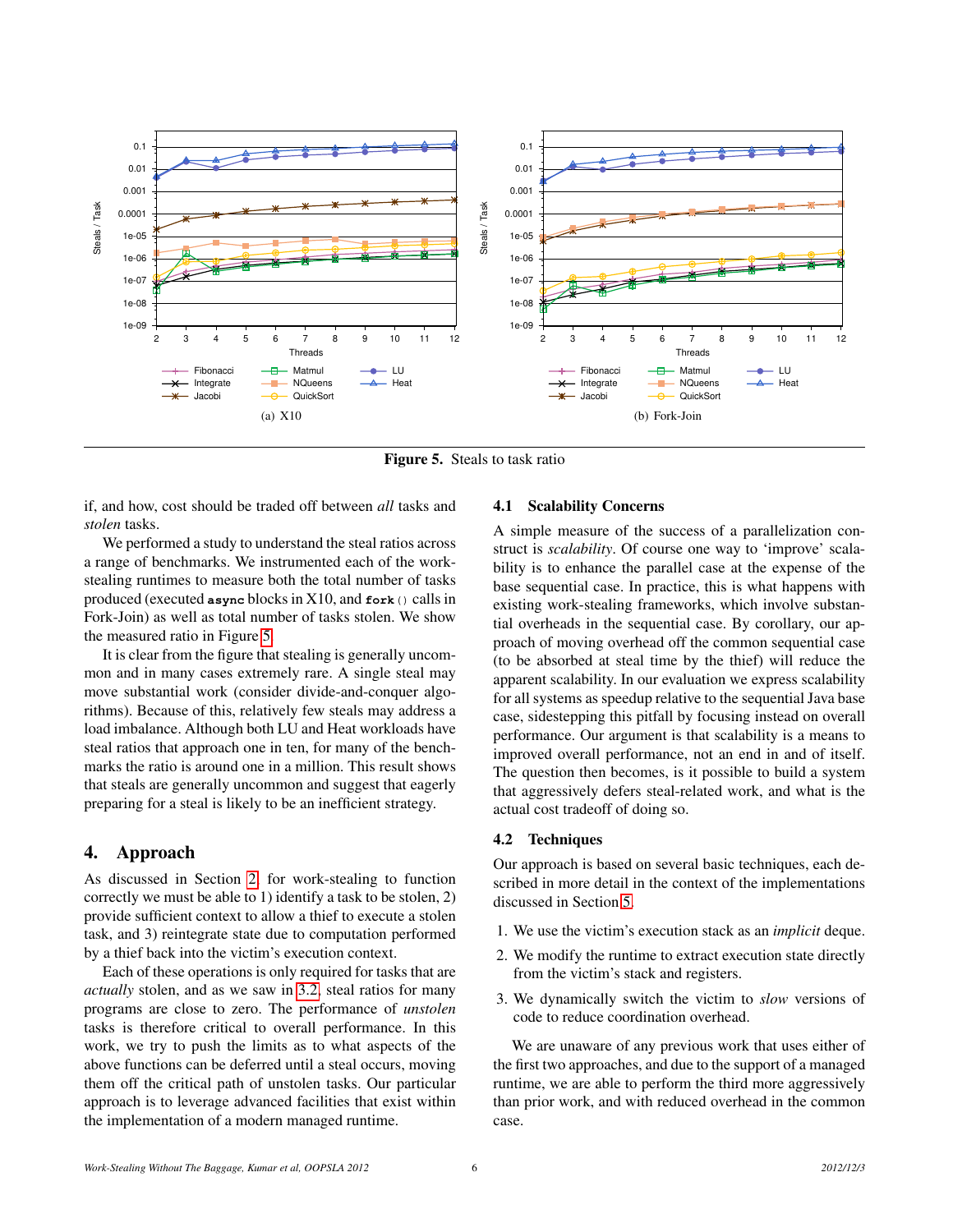# <span id="page-6-0"></span>5. Implementation

We have implemented and evaluated two work-stealing runtimes, X10WS (OffStack): a modification of the default X10 work-stealing runtime for JVMs, and X10 (Try-Catch): a simple runtime implementation on plain Java. Both implementations support the X10 **finish**-**async** model of execution. Our plain Java X10 (Try-Catch) runtime is targeted by the X10 compiler.

This section describes each of our work stealing runtime implementations in terms of the work-stealing requirements we enumerated in Section [2:](#page-1-8) *initiation*, *state management*, and *termination*.

## 5.1 Runtime Supported X10WS (OffStack)

#### 5.1.1 Initiation

One of the key insights behind the X10WS (OffStack) design is that we can avoid maintaining an explicit deque by using existing runtime mechanisms to extract the information from the worker's call stack. This approach eliminates the significant overhead of managing an explicit deque, but requires alternative mechanisms to synchronize the victim and thief, and to manage the set of stealable tasks.

*Stack as an implicit deque.* In our system the deque is *implicitly* stored within the worker's call stack. The X10 compiler transforms each X10 **async** body into a separate Java method (as it does normally). We attach @IsAsync annotations to these methods, and @HasContinuation annotations to all methods that call **async** (and thus have continuations). A stealable continuation is identified by a caller–callee pair with a caller marked @HasContinuation and a callee marked @IsAsync. The *head* of the deque corresponds to the top of the worker's stack. Each worker maintains a stealFrame pointer, which points to the tail of the deque and is managed as described below. The body of the deque is the set of all stealable frames between the top of the stack and the frame marked by stealFrame. Any worker thread with a non-null stealFrame field is a potential victim.

*Victim–Thief handshake.* Once a thief finds a potential victim, it uses the runtime's yieldpoint mechanism to force the victim to yield—the victim is stopped while the steal is performed. The yieldpoint mechanism is used extensively within the runtime to support key features, including exact garbage collection, biased locking, and adaptive optimization. Reusing this mechanism allows us to add the hooks to stop the victim without any additional overhead. Note that between the point at which a thief attempts a steal, and the point the victim–thief handshake begins, it is possible that a task may no longer be available to steal. We measured the frequency of such failed steal attempts in our evaluation at around 5-10%.

*Maintaining* **stealFrame***.* Recall that stealFrame is the pointer to the tail of the implicit deque. Workers and thieves maintain stealFrame cooperatively. When a worker starts executing a task, stealFrame is null, signifying that there

is nothing available to steal. When a worker wants to add a task to its (implicit) deque, it first checks stealFrame. If stealFrame is null, then the implicit deque is empty so stealFrame is updated to point to the new task, which is now the tail of the (implicit) deque. If stealFrame is already set, then the new task is not the tail so stealFrame is left unmodified. stealFrame must also be updated as tasks are removed. A worker must clear stealFrame when it consumes the tail. A thief updates stealFrame during a steal to either point to the next stealable continuation, or null if no other stealable continuation exists.

*Ensuring atomicity.* A worker detects that a continuation it expected to return to has been stolen by checking if stealFrame has been set to null. In this case there is no work left locally, and the worker becomes a thief and searches for other work to execute.

#### 5.1.2 State Management

When a task is stolen, the thief must take with it sufficient state to run the task within the thief's own context. This includes all local variables used by the stolen task. In our running example, it is just the parameter n, which is used on line [9](#page-1-3) of Figure [1\(b\).](#page-1-1) In the X10WS (OffStack) system, we perform lazy state extraction, extracting the state from the victim thread only when a steal occurs.

*Extracting state off the stack.* We extract state from the victim stack into the heap so that the thief may access the state while the victim continues to execute. Because the victim is stopped during a steal, we are trivially able to duplicate its complete execution state down to the steal point, including the stack and registers. At this point the victim may resume execution. The thief then extracts the state out of the duplicate stack for each stolen continuation. It does this by unwinding the duplicate stack whilst a copyingStates flag is set, which causes reflectively generated code to be executed for each frame. The reflective code captures local state for the frame and interns it in a linked list of heap objects, one object per frame. At this point all necessary victim state has been captured and the thief may commence execution.

The principal difference between our approach and the default X10 mechanism is that we perform state extraction *lazily*, only when an effective steal occurs. Compared to the X10 Java backend, our lazy approach avoids a large amount of heap allocation. The X10 C++ backend also has an approach which delays the allocation, but not the use of state objects, by initially allocating them on the stack and only lazily moving them to the heap when a steal occurs [\[19\]](#page-16-2). In the common case our approach avoids state extraction and allocation altogether.

*Executing stolen tasks.* Once state has been extracted, the thief executes against its heap-interned duplicate stack. The thief executes specially generated 'slow' versions of the continuations, which access the heap rather than the call stack for local variables. This is essentially identical to the default X10 implementation.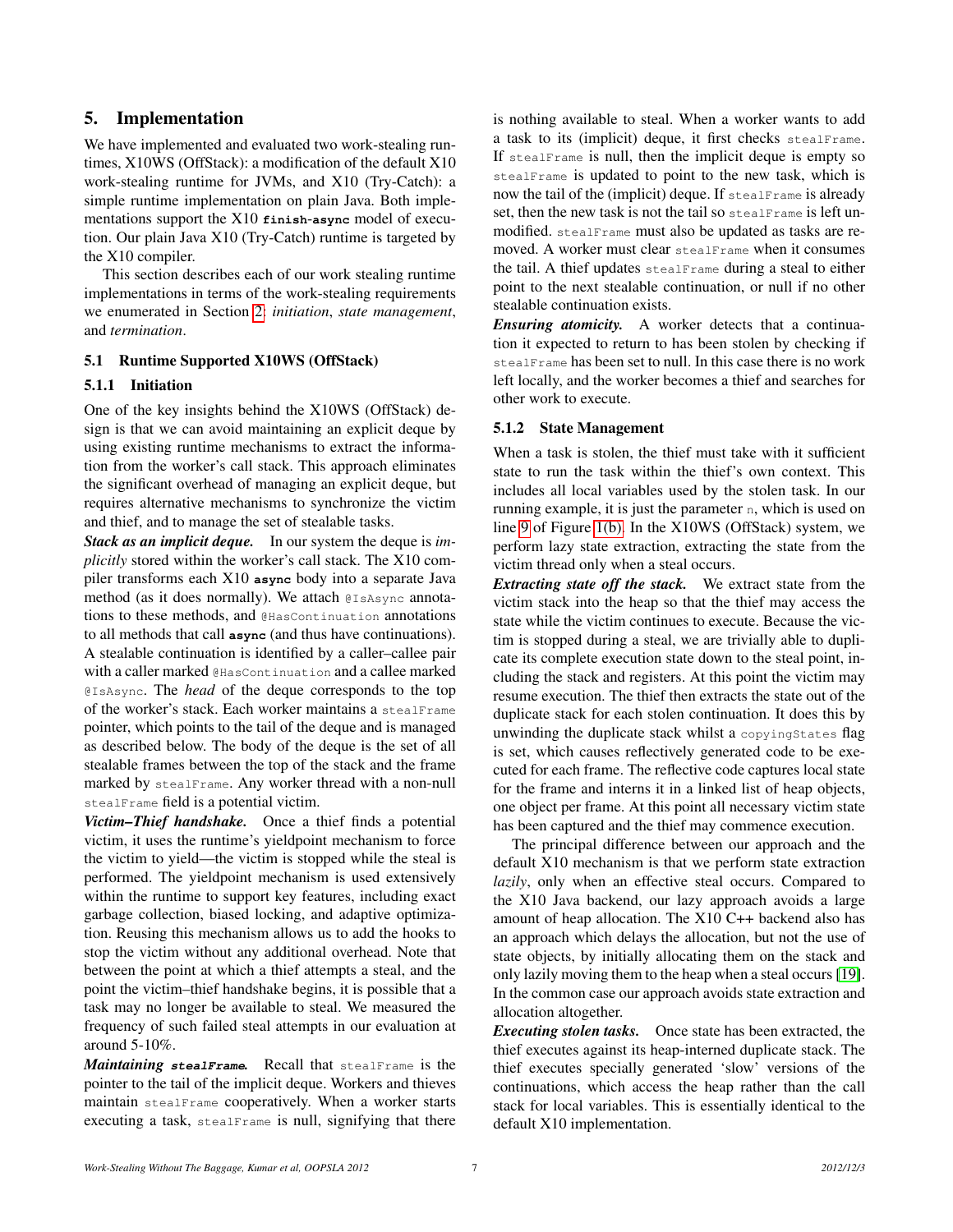#### 5.1.3 Termination

Control must only return from a **finish** context when all tasks within the context have terminated. To support this, each thread has a singly linked list with a node for each **finish** context that the thread is executing. Each dynamic **finish** context has a unique node shared by all threads running in that context. These nodes form a tree structure, with a root node for the **finish** context that represents the entire program. In X10WS (OffStack), four important pieces of information are saved at each finish node:

- A linked list of stolen states.
- Frame pointers that identify where it was stolen from the victim, and where it is now running in the thief.
- A synchronized count of the number of active workers (initially 2 for the thief and victim).
- An object for storing partial results.

To ensure termination, when each thread leaves the **finish** context they decrement the synchronized count. The thread that drops the count to zero is responsible for executing the continuation of the **finish** context. The nodes are also used as the point for communicating any data that is required to be made available after the **finish**.

## 5.2 X10 (Try-Catch) Java implementation

Our X10 (Try-Catch) implementation is more radical. Our principal goal was to understand just how far we could reduce sequential overheads. To do this we started with plain Java and built a basic work-stealing framework upon it. We have modified the X10 compiler to compile to X10 (Try-Catch). Thus X10 (Try-Catch) represents a new backend for work-stealing. Because we express X10 (Try-Catch) directly in plain Java code, it is straightforward to make direct comparisons with Java Fork-Join and sequential Java.

## 5.2.1 Leveraging Exception Handling Support

In Java, the programmer may wrap sections of code in **try** blocks, and provide **catch** blocks to handle particular types of runtime exceptions. When an exception is thrown within the context of a **try** block for which there is a **catch** block that matches the exception's type, control is transferred to the start of the **catch** block. Exceptions propagate up the call stack until a matching **catch** block is found, or if no matching block is found the thread is terminated. To support exception handling, the runtime must maintain a table with entries that map the instruction address range of a **try** block to the instruction address for the **catch** block, annotated by the type of exception that can be handled.

Exception handling is designed to allow for the graceful handling of errors. Because exceptions are important and potentially expensive, JVM implementers have invested heavily in optimizing the mechanisms. Our insight is to leverage these optimized mechanisms to efficiently implement the pe-

```
1 int fib(n) {
2 if (n < 2) return n;
3 int a,b;
4 try {
5 try {
6 WS.setFlag();
7 a = \text{fib}(n-1);8 WS.join();
9 } catch (WS.JoinFirst i) {
10 i.addFinishData(0, a);
11 WS.completeStolen();
12 } catch (WS.Continuation c) {
13 // entry point for thief
14 }
15 b = fib(n-2);16 WS.finish();
17 } catch (WS.FinishFirst f) {
18 f.addFinishData(1, b);
19 WS.completeFinish();
20 } catch (WS.Finish f) {
21 for(WS.FinishData fd: f.data) {
22 if (f.key == 0) a = fd.value;
23 if (f.key == 1) b = fd.value;
24 }
25 }
26 return a + b;
27 }
```
<span id="page-7-0"></span>**Figure 6.** Pseudocode for the transformation of  $f$ ib(n) into X10 (Try-Catch).

culiar control flow requirements of work-stealing. We can avoid much of the expense generally associated with exception handling as we never generate a user-level stack trace; we do not require this trace for work-stealing (we only need the VM-level stack walk).

Our X10 (Try-Catch) system annotates **async** and **finish** blocks by wrapping them with **try**/**catch** blocks with special work-stealing exceptions as shown in Figure [6.](#page-7-0) We can then leverage the exception handling support within the runtime and runtime compilers to generate exception table entries to support work stealing. These allow the X10 (Try-Catch) runtime to walk the stack and identify all **async** and **finish** contexts within which a thread is executing. The role of each exception type, and how the information is used in the runtime are described in more detail over the following sections.

## 5.2.2 Initiation

As in the X10WS (OffStack) implementation, X10 (Try-Catch) avoids maintaining an explicit deque. The key difference between the implementations is that in X10 (Try-Catch) we use marker **try**/**catch** blocks, not method annotations, to communicate the current deque state to the work-stealing runtime. Instead of identifying a continuation by a pair of methods using a frame pointer, we use a combination of the frame pointer and the offset of a specific **catch** block. We use the same thief-initiated handshake for synchronization between the victim and the thief.

*Stack as an implicit deque.* X10 (Try-Catch) maintains a *steal flag* for each worker thread that indicates that its deque may have work available to steal. The steal flag is set as the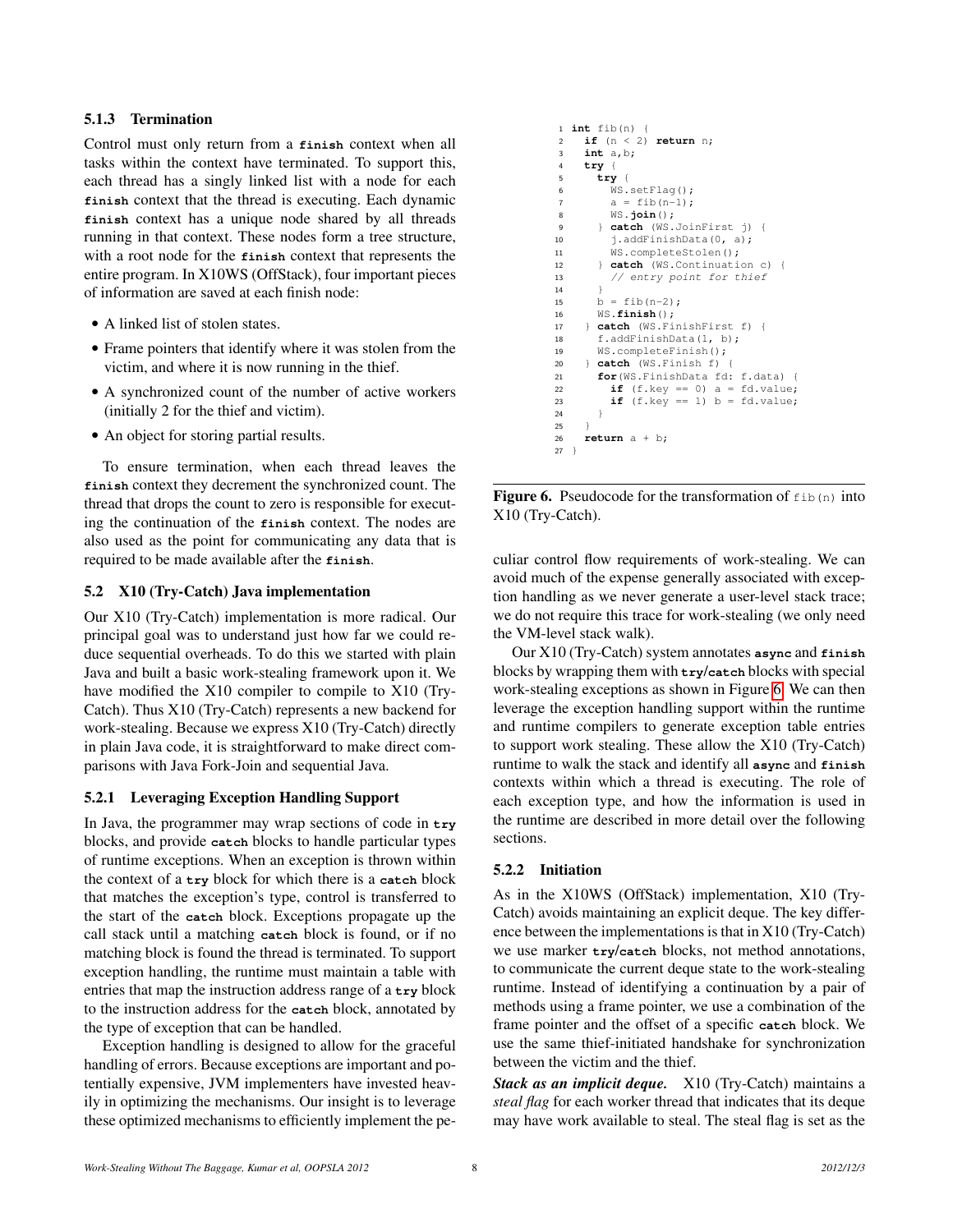first action within an **async** (see line 6 in Figure [6\)](#page-7-0). The steal flag is cleared when the worker or a thief determines that there is no more work to steal. As with X10WS (OffStack), the head of the task deque corresponds to the top of the call stack. The list of continuations (from newest to oldest) is established by walking the set of **catch** blocks that wrap the current execution state. We walk this list by running a modified version of the runtime's exception delivery code, searching for catch blocks that handle WS. Continuation exceptions. As we find entries, we simulate advancing into the **catch** block and repeat the search for exception handlers again, finding successively older continuations. Each worker has a stealToken that acts as a *tail* for the deque. The stealToken indicates the point at which the continuation of that worker has been stolen. Any continuations discovered after that point do not belong to that worker, and must therefore not be stolen from it.

*Ensuring atomicity.* Atomicity is guaranteed through the use of the stealToken, which acts as a *roadblock* for the worker and thieves to prevent either running or stealing continuations past that point. We saw above how the stealToken is used during the steal operation. To ensure that the victim does not run the continuation again, each **async** ends with a call to WS.**join**(). This call is responsible for checking whether the continuation has been stolen. This requires checking whether the frame pointer and **catch** block offset for the stealToken match the *innermost* continuation for that **async**, which is discovered using modified exception delivery code. When a steal is performed, the thief must also *steal* the stealToken from the victim thread, and place a new stealToken on the victim to prevent it from executing the stolen continuation.

#### 5.2.3 State Management

In X10 (Try-Catch), state is acquired by the thief through duplicating the entire execution state of the victim thread, including the stack and register state. Unlike in X10WS (Off-Stack), the state is not extracted to the heap, but is used directly. No additional resume method is required for the entrypoint; execution can be transferred to the appropriate continuation point by delivering a WS. Continuation exception. The exception delivery code must be slightly different, because the exception must be delivered to the correct handler (it is not always the innermost exception handler for WS.Continuation that is correct).

*Merging local variable state.* While providing the correct state to *start* the continuation is made easy, X10 (Try-Catch) does not have a *resume* mode to fall back on where local variable state is all stored on the heap. This complicates merging the results of each of the tasks because the system must merge the local variables held by multiple copies of the same frame. In the Fibonacci example, the value of a is set within the **async**, while the value of  $\mathbf{b}$  is set in the continuation. After the finish, both  $\alpha$  and  $\beta$  must be set to ensure that the correct value is returned. At the end of each **async** or **finish** block there is a call to a runtime support method (WS.**join**() or WS.**finish**()). When these methods are called, two conditions are checked: 1) a steal has occurred within the appropriate finish block, and 2) the programmer has defined a **catch** block (WS.Join or WS.FinishFirst respectively) to save results. If both conditions are met, control is returned to the **catch** block by throwing an exception, allowing the code to provide local variable values with calls to addFinishData(key, value). Each key represents a local variable: in our example  $\text{key } 0$  maps to a and 1 maps to b. The last task to finish executing within the finish can then access all of these provided values, ensuring that all results are set correctly.

#### 5.2.4 Termination

Termination is handled in a similar way to X10WS (OffStack). A node is lazily created for each **finish** context in which a task is stolen. This node maintains an atomic count of the number of active tasks in the **finish** context, and provides a location for local variable state to be passed between threads, as described in the previous section. When a thread decrements the atomic count to zero, it becomes responsible for running the continuation of the **finish** context. The  $X10$  (Try-Catch) runtime will deliver a  $WS$ . Finish exception at the appropriate point, allowing the thread to extract local variable state and continue out from the **finish**. This may also update the thread's stealToken, if the last thread to finish execution was not the thread running the end of the **finish** body. When this occurs, that thread runs the body of any WS. FinishFirst handler to communicate local variables, *deposits* its stealToken in the finish node, and searches for other work to complete.

#### 5.2.5 Optimizing Runtime Support Calls

Within the X10 (Try-Catch) runtime, there are many calls to various ws methods. In the common case where no steal has occurred, only the call to  $WS.$  setFlag() needs to be executed. The call to WS.**join**() is only required if the continuation for the enclosing **async** has been stolen. Similarly, the call to WS.**finish**() is only required if at least one steal has occurred within that **finish** context. To avoid sequential overhead in the common case, we generate special *fast* versions of methods with these calls, where compiled code for the calls to these methods are overwritten by NOP instructions. This makes it simple for us to transfer execution between these methods as required, without requiring any additional exception handling tables for the fast version of the code. Both fast and slow versions of the code always make calls to fast versions. We also force calls to WS.setFlag() to be inlined by the optimizing compiler, which on our primary Intel platform reduces to a simple store instruction.

Excluding indirect changes in compilation due to the presence of the **try**/**catch** blocks, the only sequential overhead in X10 (Try-Catch) is the execution of  $WS.setFlag()$ , and some additional NOP instructions.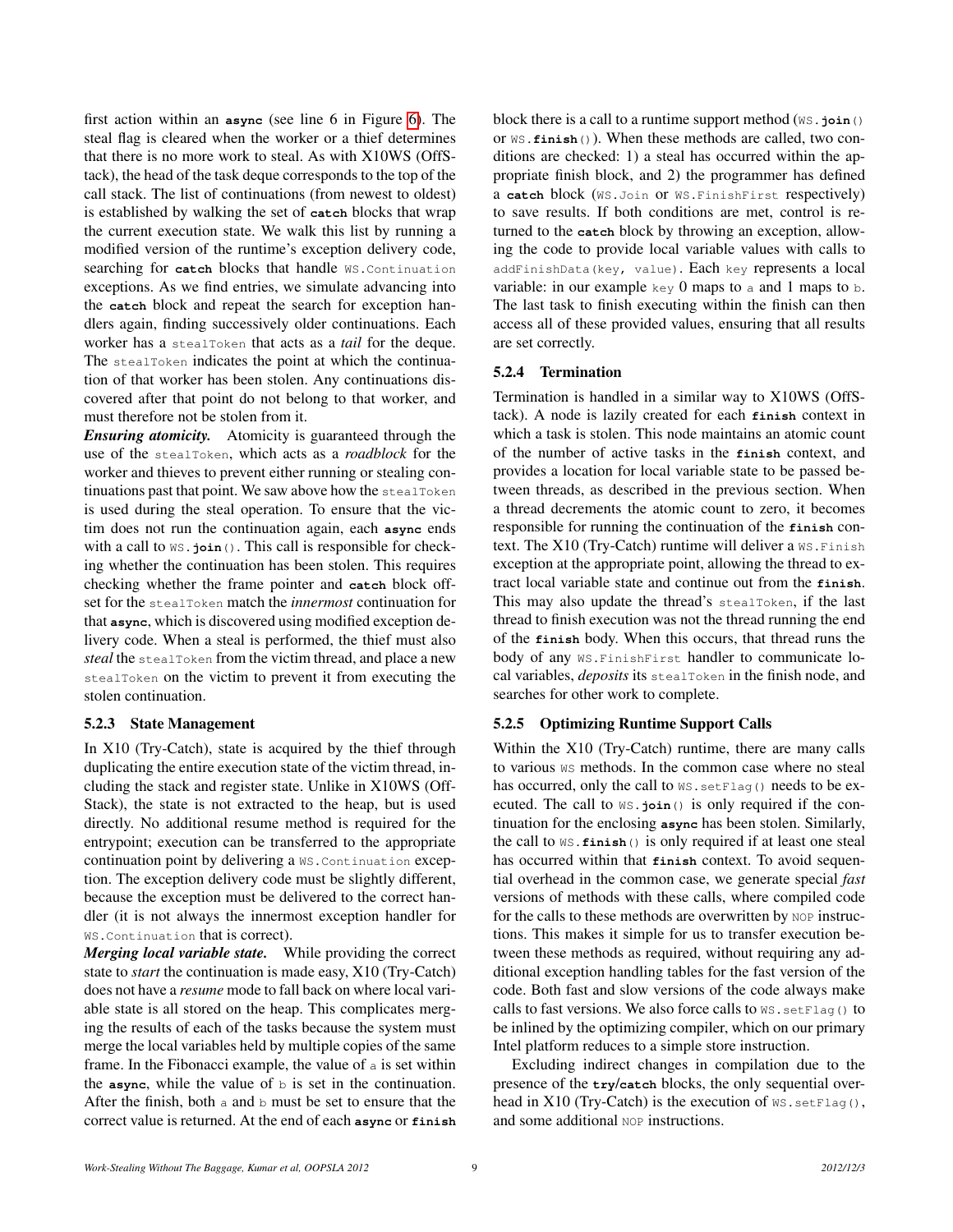# <span id="page-9-0"></span>6. Methodology

## 6.1 Benchmarks

Because the primary goal of our work is to reduce the sequential overheads of work-stealing, we have intentionally selected benchmarks with fairly fine-grained task structures. As the parallel tasks become coarser, the overheads of work-stealing become less significant for overall performance and the performance of all the approaches to workstealing tend to converge. We have used a collection of eight benchmarks, which are briefly described below (they are available at [http://cs.anu.edu.au/˜vivek/](http://cs.anu.edu.au/~vivek/ws-oopsla-2012/) [ws-oopsla-2012/](http://cs.anu.edu.au/~vivek/ws-oopsla-2012/)). For each case we ported the benchmark to native Java (for the sequential case), Java Fork-Join, X10 (using both the try-catch and default targets), and our plain Java try-catch system. For six of the eight benchmarks we manually generated the code to target the X10WS (OffStack) runtime (we did not implement automatic codegen support for X10WS (OffStack)). Having implementations of a common set of benchmarks allowed us to perform apples-toapples comparisons of the different work-stealing systems. Unless specified below, each benchmark is run without any granularity parameter. The six benchmarks we have for all systems are:

- Fibonacci A simple recursive computation of Fibonacci numbers. This benchmark is a commonly used microbenchmark for task scheduling overhead, as the problem is embarrassingly parallel and the amount of computation done within each task is trivial. For our experiments we computed the 40th Fibonacci number.
- Integrate Recursively calculate area under a curve for the polynomial function  $x^3 + x$  in the range  $0 \le x \le$ 10000. This benchmark is similar in spirit to Fibonacci, but each task contains an order of magnitude more work.
- Jacobi Iterative mesh relaxation with barriers: 100 steps of nearest neighbor averaging on  $1024 \times 1024$  matrices of doubles (based on an algorithm taken from Fork-Join [\[12\]](#page-16-0)).
- **Matmul** Matrix multiplication of  $1024 \times 1024$  matrices of doubles (based on an algorithm from Habanero Java [\[2\]](#page-15-2)).
- NQueens The classic N-queens problem where 12 queens are placed on a  $12 \times 12$  board such that no piece could move to take another in a single move (based on an algorithm from Barcelona OpenMP Tasks Suite [\[6\]](#page-15-3)).
- Quicksort A recursive algorithm to quicksort a 100 million element array. It is very sensitive to memory bandwidth due to the consequences of having to move data between processors, and thus to aggregate memory bandwidth of the system as a whole.

The final two benchmarks are significantly more complicated and we did not perform the manual code translation required for X10WS (OffStack):

- **LU Decomposition** Decomposition of  $1024 \times 1024$  matrices of doubles (based on algorithm from Cilk-5.4.6 [\[16\]](#page-16-3)). Block size of 16 is used to control the granularity.
- Heat Diffusion Heat diffusion simulation across a mesh of size  $4096 \times 1024$  (based on algorithm from Cilk-5.4.6). Leaf column size of 10 is the granularity parameter. Timestep used is 200.

## 6.2 Hardware Platform

All experiments were run on a machine with two Intel Xeon E7530 Nehalem processors. Each processor has six cores running at 1.87 GHz sharing a 12 MB L3 cache. The machine is configured with 16 GB of memory.

## 6.3 Software Platform

We modified both X10 and Jikes RVM, starting with the base versions described below.

**Jikes RVM** Version 3.1.2. We used the production build.

X10 (Try-Catch) and X10WS (Default) Based on X10 2.2.2.1, svn revision 23688.

Fork-Join Version 1.7.0.

X10WS (OffStack) Based on X10 2.1.2, svn revision 20276.

Cilk++ Intel's Cilk++ SDK preview (build 8503) [\[1\]](#page-15-4). We compile our benchmarks with optimization level *-O2* and used the *Miser* memory manager to avoid the lock contention and false sharing associated with C/C++ runtime memory management functions [\[15\]](#page-16-4).

OpenJDK 64-Bit Server VM (build 20.0-b11, mixed mode).

# 6.4 Measurements

For each benchmark–configuration combination, we ran six invocations, with three iterations per invocation, where each iteration performed the kernel of the benchmark five times. We report the mean of the final iteration, along with a 95% confidence interval based on a Student t-test. For each invocation of the benchmark, the total number of garbage collector threads is kept the same as application threads. A heap size of 921 MB is used across all systems. Other than this, all VMs used in our experiments preserve their default settings.

Many of the benchmarks make extensive use of arrays. While the Fork-Join and sequential versions of the benchmarks use Java arrays directly, the X10 compiler is not currently able to optimize X10 array operations directly into Java array operations, but does so through a wrapper with get/set routines. To understand the significance of this overhead, we also measure a system that we call JavaWS (Try-Catch), which uses try-catch work-stealing but operates directly on Java arrays without X10.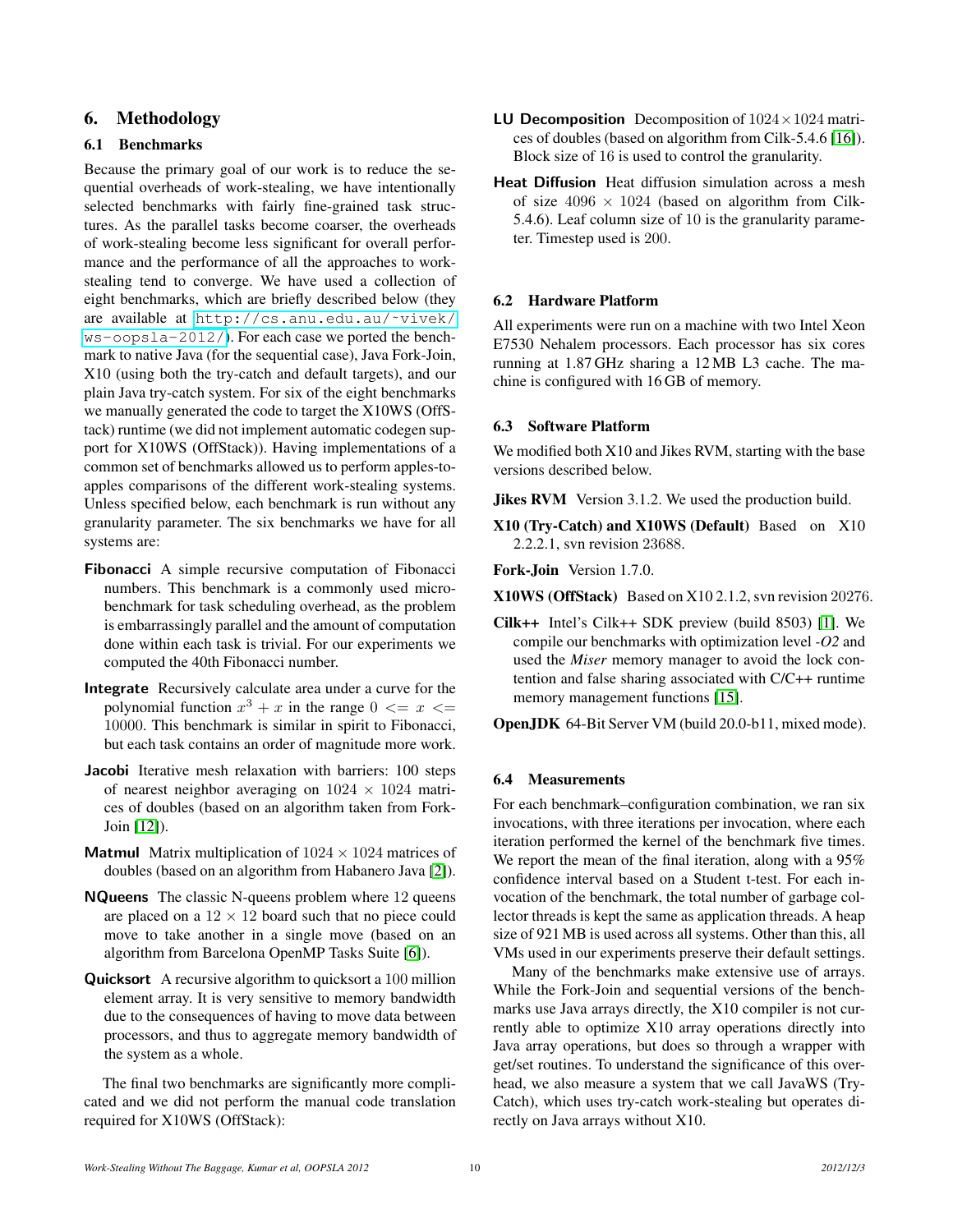# 7. Results

We start by measuring the sequential overhead of each of the systems before evaluating overall performance, including speedup. We then examine the effect of the different approaches on memory management overheads. We finish by measuring steal ratios and failed steal attempts for each benchmark using the modified systems.

#### 7.1 Sequential Overhead

Our primary focus for this paper is the reduction of sequential overheads as a means of improving overall throughput. Using the same methodology as in Section [3.1,](#page-4-1) we restrict the work-stealing runtimes so that they only use a single worker thread and then compare their performance to the purely sequential version of the program.

Figure [7](#page-11-0) shows the sequential overhead of the original X10WS (Default), Fork-Join, our two optimized implementations, and the JavaWS (Try-Catch) system that uses regular Java arrays.

Sequential overheads for X10WS (Default) and Fork-Join are as high as  $18\times$  and  $8.4\times$  respectively (both for the Fibonacci benchmark). On average X10WS (OffStack) eliminates more than half of the sequential overheads of X10WS (Default) and performs slightly better than Fork-Join. The X10 (Try-Catch) implementation has consistently low sequential overheads across all benchmarks, including for Heat Diffusion and LU Decomposition, where the sequential overhead is already quite low on all the systems.

## 7.2 Work Stealing Performance

Figure [8](#page-12-0) shows the speedup relative to sequential Java for each of the benchmarks and runtimes on our 12 core machine. Note that we did not measure LU Decomposition and Heat Diffusion for X10WS (OffStack). This is because we do not have automatic codegen support for X10WS (Off-Stack). These results clearly illustrate that the sequential overheads of work-stealing are the dominant factor in overall program performance. The results for the JavaWS (Try-Catch) runtime are extremely promising. Even in extreme examples of fine-grained concurrency like Fibonacci and Integrate it is able to outperform the sequential version of the program at 2 cores and deliver a significant speedup at 12 cores ( $7\times$  and  $8.5\times$  respectively). Despite exhibiting excellent scalability, neither X10WS (Default) or Fork-Join are able to overcome their larger sequential overheads and show significant performance improvements over the sequential code for Fibonacci or Integrate even when using all 12 cores. The differences between the runtimes are less dramatic on the other five benchmarks, but the overall trend holds. All four runtimes show reasonable levels of scalability, but the lower sequential overheads of JavaWS (Try-Catch) and X10WS (OffStack) result in better overall performance.

In Figure [8](#page-12-0) LU Decomposition and Heat Diffusion show unusual behavior. In LU Decomposition Fork-Join outperforms X10 (Try-Catch), and in Heat Diffusion all of the systems perform nearly identically. Figure [5\(a\)](#page-5-1) shows that LU Decomposition and Heat Diffusion are two benchmarks with high steal ratios (8% and 13% respectively at 12 cores). From Figure [2.4](#page-2-1) we can also see that the LU Decomposition and Heat Diffusion benchmarks have almost zero sequential overhead, indicating that the total number of stealable tasks is low. This is not a situation where our approach will deliver significant gains, but we can see that JavaWS (Try-Catch) still performs nearly the same as all other systems.

To increase the confidence in our results, we also compared overall performance with Cilk++, a C++ implementation of work stealing, and Fork-Join running on OpenJDK. Figure [9](#page-13-0) shows the result of this experiment. In most cases, the running time for JavaWS (Try-Catch) is very competitive, particularly as the number of threads is increased. A notable exception is LU Decomposition where the JavaWS (Try-Catch) implementation is significantly slower. The Jikes RVM results in Figure  $8(g)$  show that this slowdown affects all Jikes RVM configurations, not just JavaWS (Try-Catch), suggesting pathology in the underlying VM which is independent of our work stealing implementations. We are looking into this.

#### 7.3 Memory Management Overheads

A significant source of performance improvement is due to the fact that X10WS (OffStack) dramatically reduces the number of heap-allocated frame objects, and X10 (Try-Catch) removes them altogether. Figure [10](#page-14-0) shows the fraction of time spent performing garbage collection for each of the systems measured. As expected, X10WS (OffStack) and X10 (Try-Catch) have significantly lower memory management overheads than the other work-stealing runtimes. There is still measurable time spent in garbage collection for the NQueens and LU Decomposition benchmarks, but this is the case even for the sequential versions of these benchmarks. Across all programs the garbage collection fraction is less than 10%. Note that the garbage collection fraction does not include the potentially significant cost of object allocation during application execution. To ensure our performance improvements were not due to poor collector performance in Jikes RVM, we also measured the Java based systems on OpenJDK, and saw that the collection time fraction was similar, and we know from previous work [\[21\]](#page-16-5) that the allocation performance of Jikes RVM is highly competitive.

## 7.4 Steal Ratios

To ensure that our modifications did not dramatically affect behavior, we also measured the steal ratios for our optimized systems. The results in Figure [11\(c\)](#page-14-1) for X10WS (OffStack) do not differ significantly to those for the original system in Figure [5\(a\).](#page-5-1) The steal ratio for X10 (Try-Catch) is between the steal ratios for the other two systems and is shown in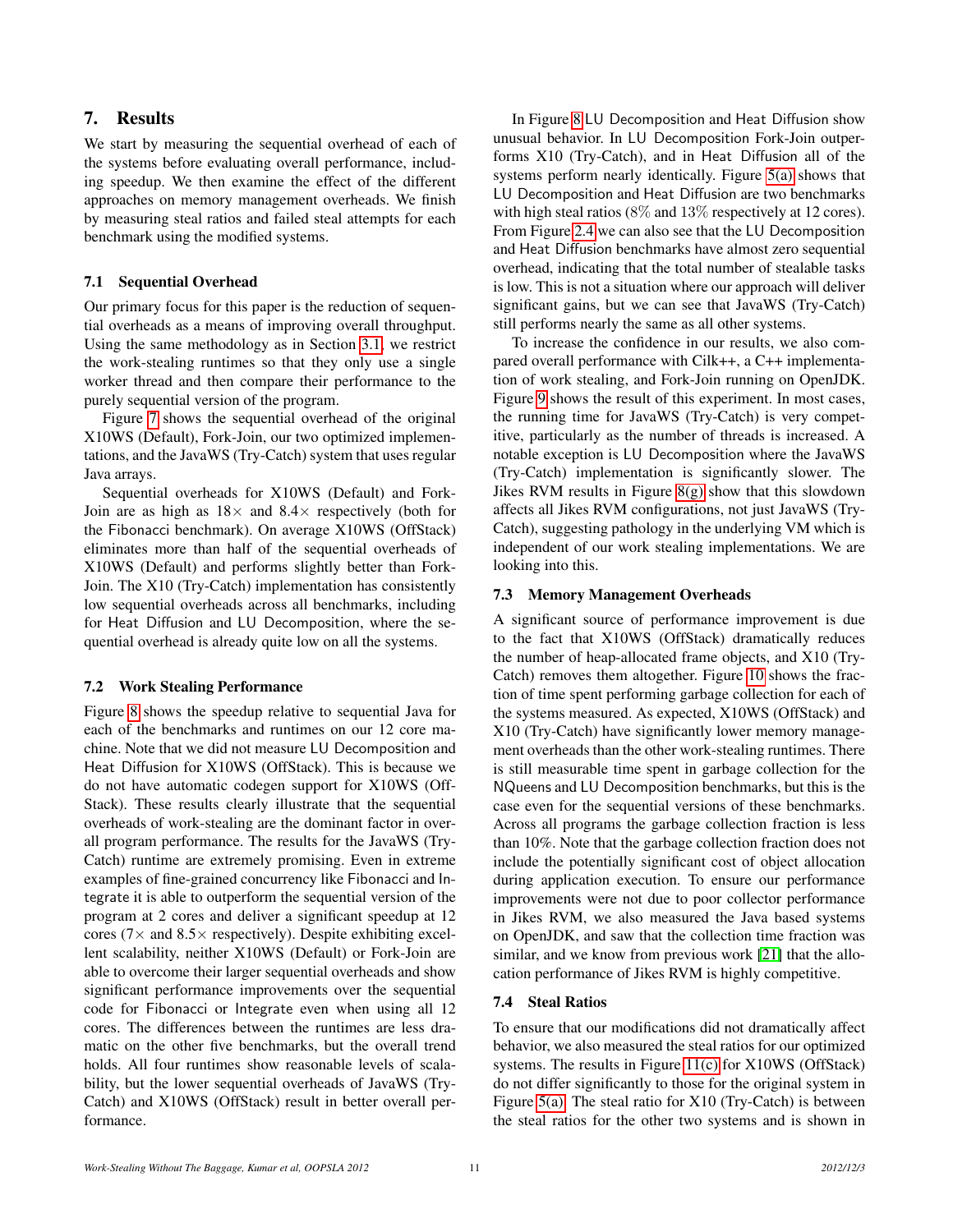

<span id="page-11-0"></span>Figure 7. Overhead when running with a single thread (relative to sequential Java).

Figure [11\(a\).](#page-14-2) We also measured the frequency at which steal attempts failed (due to either another thief or the victim winning the race to start that continuation). Figure [11\(b\)](#page-14-3) and Figure [11\(d\)](#page-14-4) show the failed steal attempts for X10 (Try-Catch) and X10WS (OffStack) respectively. In general, the fraction of steal failures is less than 10%, only rising above this figure for a subset of benchmarks (Matmul, LU Decomposition, and Heat Diffusion) when running with a small number of threads.

We noticed that the steal ratio for Matmul with three threads is a persistent outlier for X10 (Try-Catch), X10WS (OffStack), and also Fork-Join and X10WS (Default) (Figures [5\(a\)](#page-5-1) and [5\(b\)\)](#page-5-2). We are investigating this anomaly.

## 7.5 Summary

These results demonstrate that our approach is extremely effective at reducing sequential overheads, and does not do this at the cost of scalability. While the size of the benefit depends on the nature of the benchmark, in the cases where our approach does not provide a significant benefit, importantly it also does not negatively affect performance.

# 8. Related Work

The ideas behind work-stealing have a long history which includes lazy task creation [\[17\]](#page-16-6) and the MIT Cilk project [\[9\]](#page-15-1), which offered both a theoretical and practical framework.

*Languages versus Libraries* Work-stealing has been made available to the programmer as libraries or as part of languages. Java's fork/join framework [\[12\]](#page-16-0), Intel's Threading Building Blocks [\[18\]](#page-16-1), PFunc [\[11\]](#page-15-5), and Microsoft's Task Parallel Library [\[13\]](#page-16-7) are all examples of libraries that implement work-stealing. Users write explicit calls to the library to parallelize their computation, as in Figure [1\(c\).](#page-1-5) X10, the Cilk-5 runtime [\[8\]](#page-15-6) and the Habanero runtime [\[2\]](#page-15-2) on the other hand are all examples of direct language support for workstealing. In principle, a language supported work-stealing implementation has more opportunities for optimization because it can bind to and leverage internal runtime mechanisms that are not visible to a library implementation. Conversely, library implementations have the pragmatic advantage of being applicable to pre-existing languages.

*Work-stealing Deques* Several prior studies [\[4,](#page-15-7) [5,](#page-15-8) [14,](#page-16-8) [20\]](#page-16-9) use cut-off strategies to control the recursion depth of function calls during the task generation. This is intended to reduce the overhead of task creation and deque operations. One of our contributions is to be able to use the worker's Java thread stack as an *implicit* deque and thus eliminate the need to employ cut-off strategies to control sequential overhead.

Cilk introduced the concept of *THE* protocol [\[8\]](#page-15-6) to manage the deque. Actions by the worker on the head of the deque contribute to sequential overhead, while actions by the thieves on the tail of the deque contribute only to noncritical-path overhead. Almost all modern work-stealing schedulers follow this approach. We do not take this approach. Instead we observe that steals are infrequent and force the victim to yield when a steal occurs. Although this implies that the victim does some steal-related work, it only does so when a steal occurs. As long as the steal ratios are relatively modest the gain in overall system performance from our approach results in better scalability than the traditional approach.

*Harnessing Rich Features of a Managed Runtime* Managed runtimes provide many sophisticated features, which are not usually available in a low-level language implementation. A key runtime feature we use in our work is on-stack replacement [\[10\]](#page-15-9), which is already employed in Jikes RVM for speculative optimizations and adaptive multi-level com-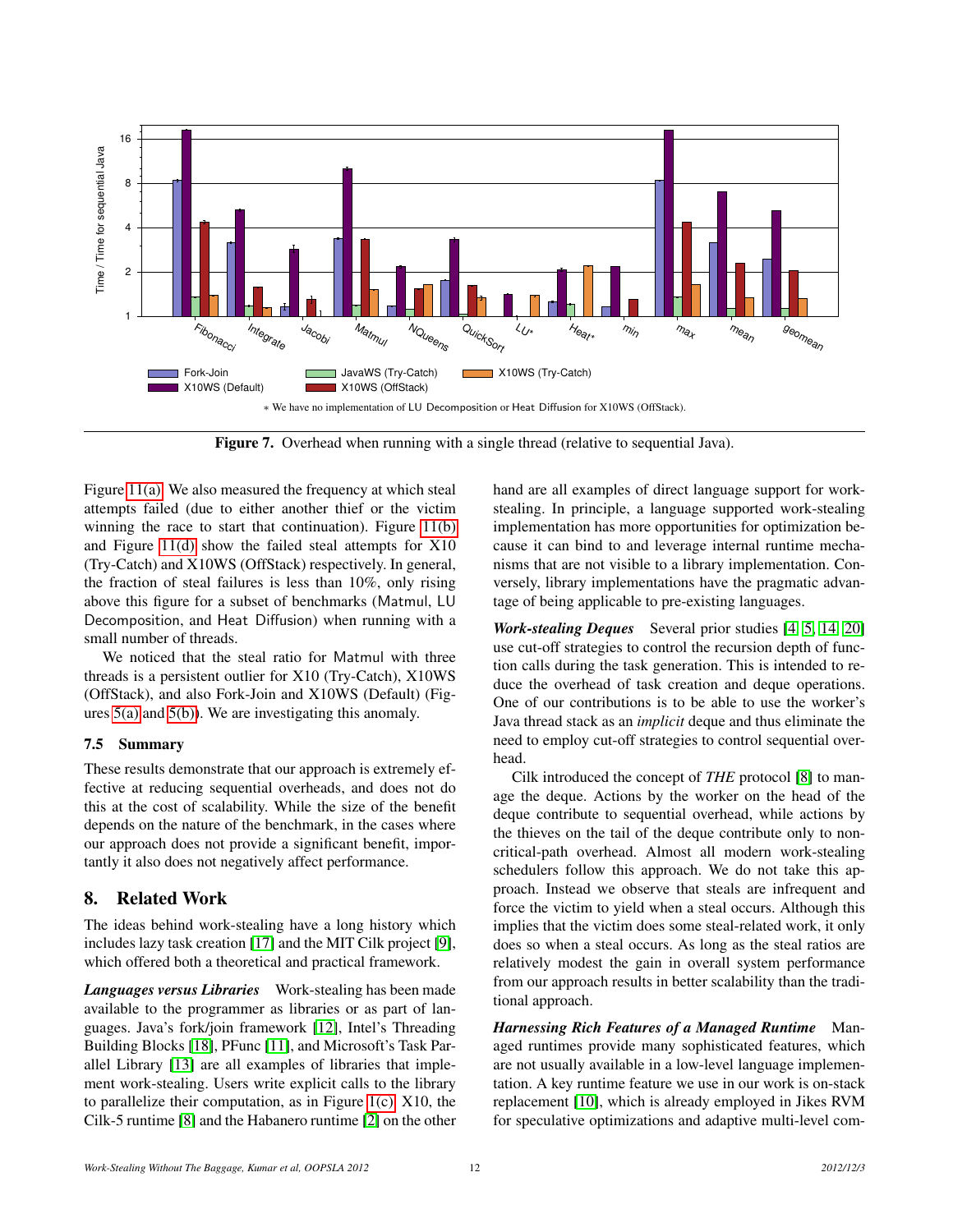

<span id="page-12-1"></span><span id="page-12-0"></span>Figure 8. Speedup relative to sequential Java.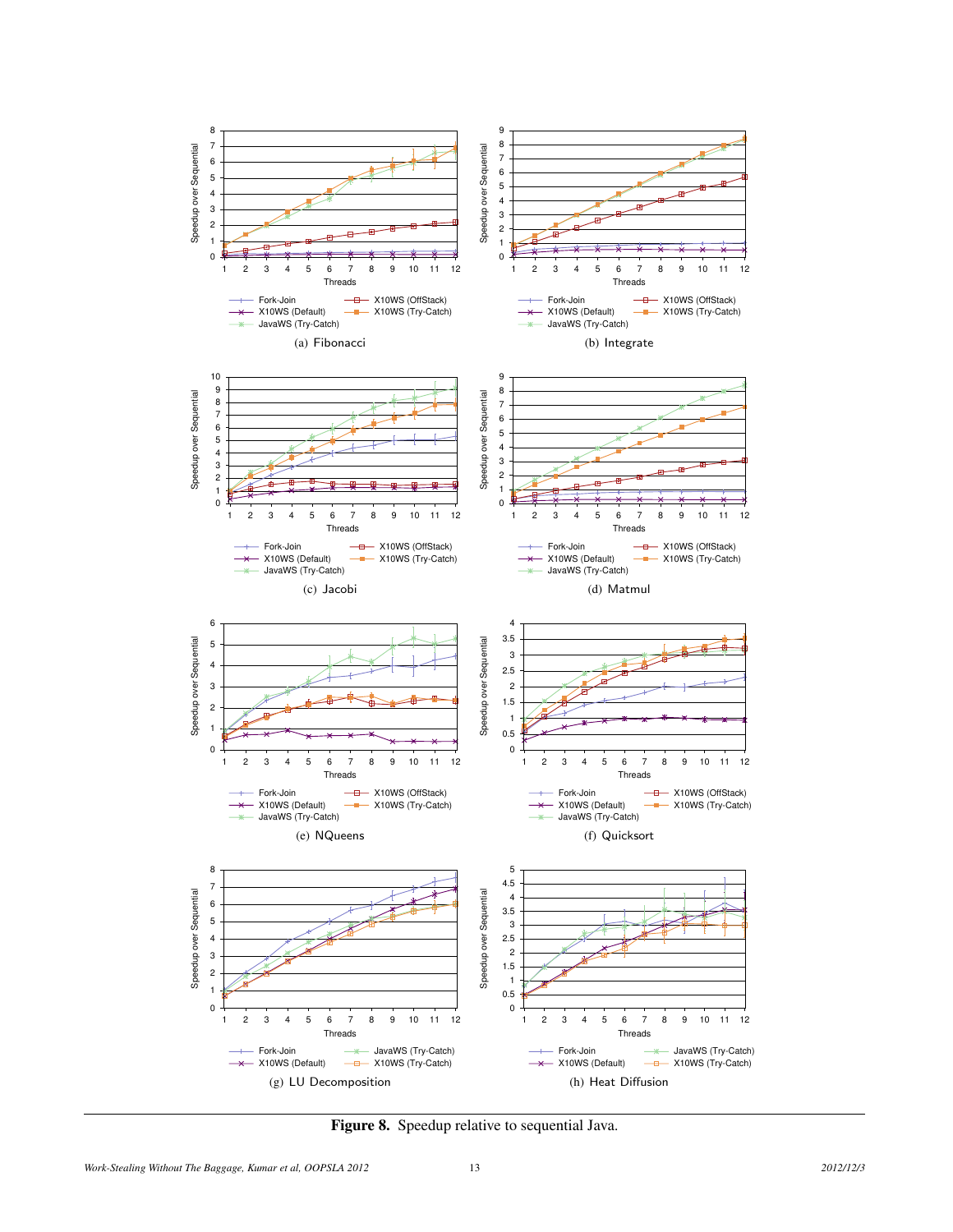

<span id="page-13-0"></span>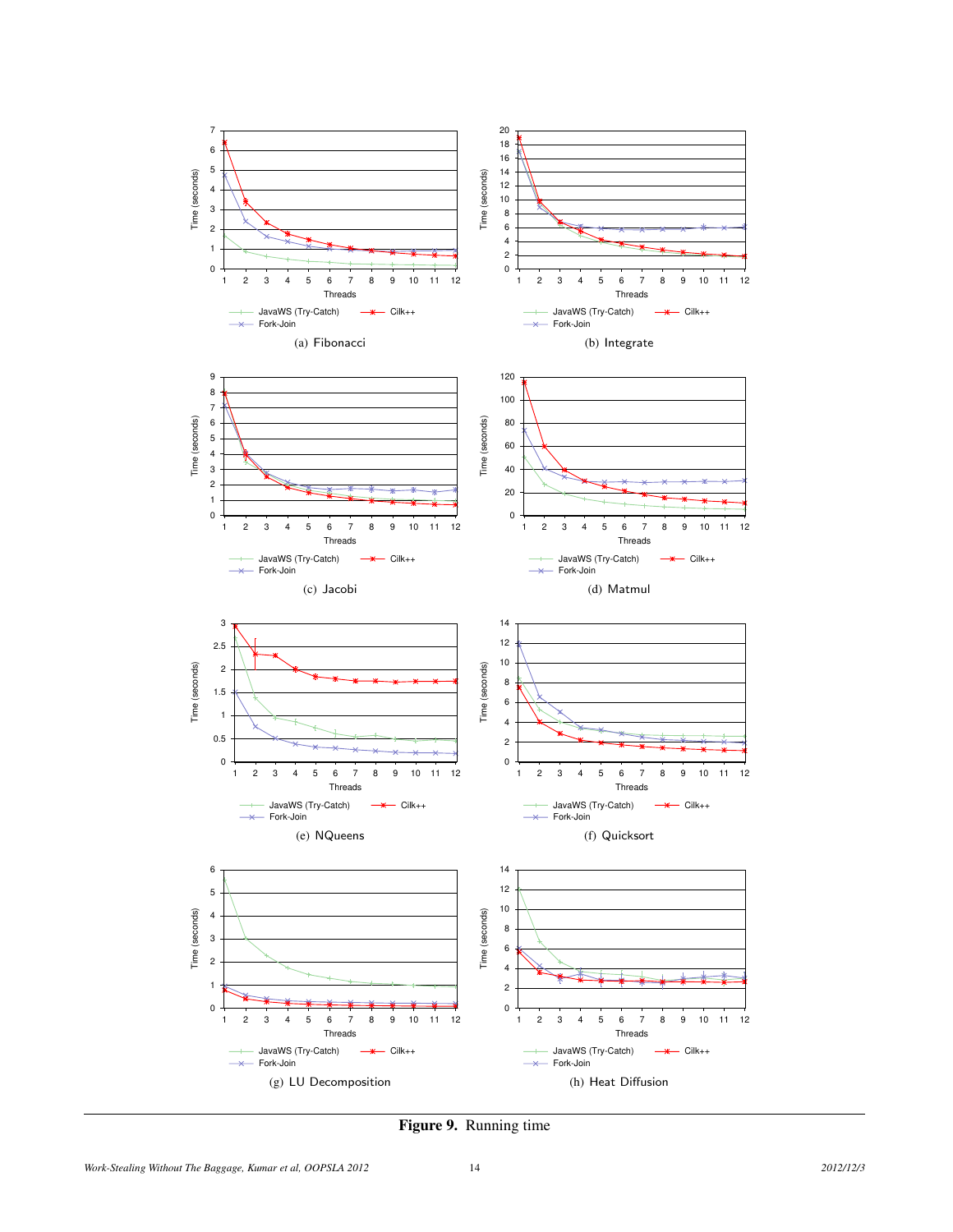

<span id="page-14-2"></span>

<span id="page-14-3"></span><span id="page-14-0"></span>Figure 10. Fraction of time spent performing garbage collection work.

<span id="page-14-4"></span><span id="page-14-1"></span>Figure 11. Steals to task ratio and steal failure rates for X10 (Try-Catch) and X10WS (Default).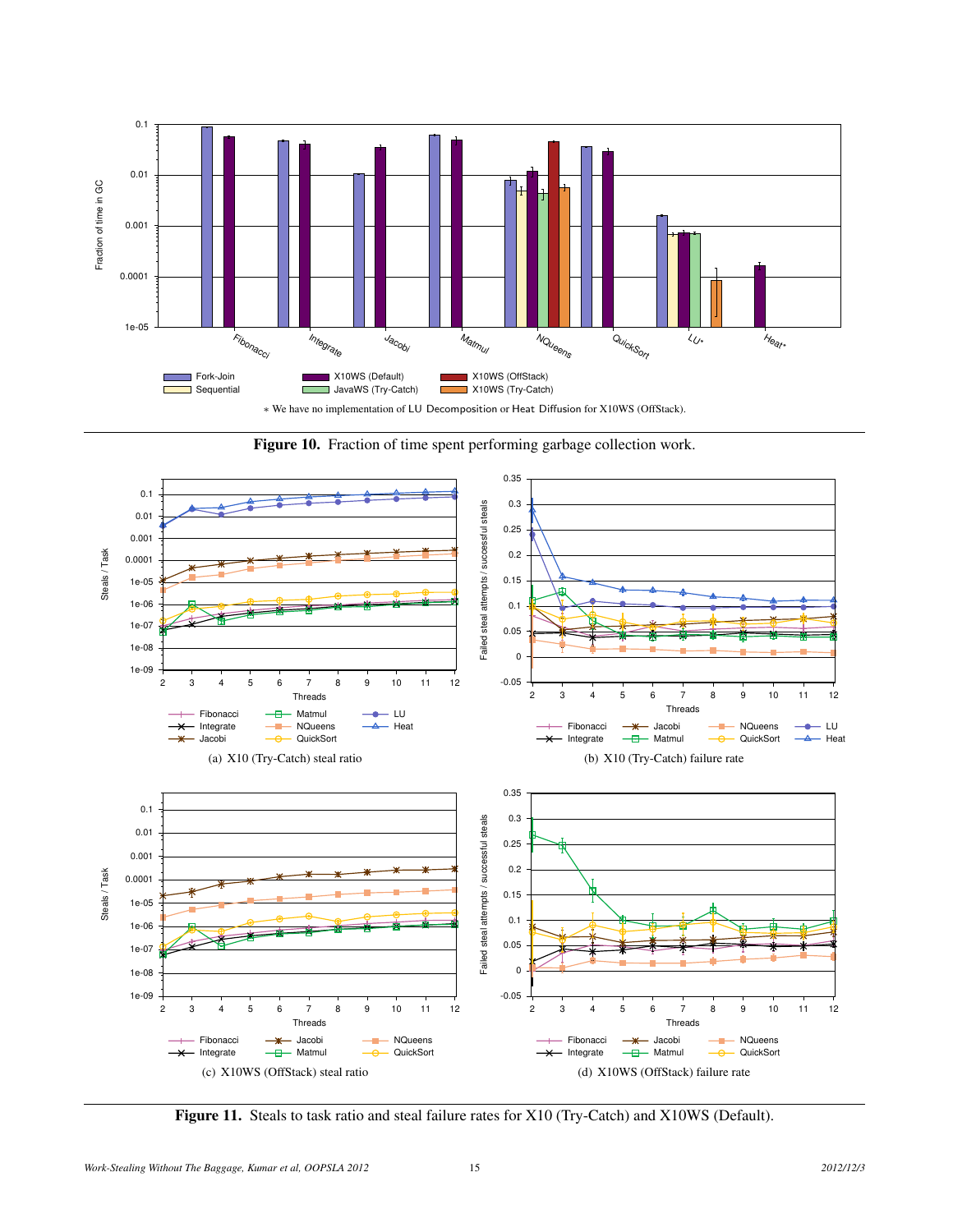pilation [\[7\]](#page-15-10). To support on-stack replacement, Jikes RVM's compilers generate machine code mapping information for selected program points that enable extraction of the Javalevel program state from the machine registers and thread stack and the transfer of this state to newly created stack frames. We use these existing mechanisms inside Jikes RVM to walk a victim's Java thread stack and extract all the program state. The thief uses this to establish the necessary context for it to be able to execute stolen work.

The C++ implementation of X10 performs speculative stack allocation [\[19\]](#page-16-2). The victim starts by allocating the frames on a stack. The thief is responsible for copying the stolen frames from the victim's stack to the heap. This is not possible in the Java X10 implementation since Java does not support stack allocation. However we are able to leverage the runtime's stack walking mechanism to achieve an even simpler result—the thread state is not preprocessed. There are no frame objects on either the stack or the heap. Instead, by using the virtual machine's internal thread stack walking capability, we extract the state directly from the stack when a steal occur. Our approach radically lowers the memory management load of work-stealing. We are not aware of such functionality in any work-stealing scheduler.

# 9. Conclusion

We believe that work-stealing will be an increasingly important approach for effectively exploiting software parallelism on parallel hardware. In this work, we analyzed the sources of sequential overhead in work-stealing schedulers and designed and implemented two optimized work-stealing runtimes that significantly reduce them by building upon existing runtime services of modern JVMs. Our empirical results demonstrate that we can almost completely remove the sequential overhead from a work-stealing implementation and therefore obtain performance improvements over sequential code even at modest core counts.

We plan to continue exploring ways in which JVM runtime mechanisms can be adapted to further improve workstealing. One avenue of exploration is to investigate techniques for reducing the stop time on the victim threads by applying ideas from concurrent garbage collection. For example, stack barriers could be employed to enable state extraction by the thief to happen mostly concurrently with victim execution. This should reduce stealing overheads and enable the system to tolerate much higher steal ratios without losing performance.

## References

- <span id="page-15-4"></span>[1] Intel<sub>(R)</sub> Cilk<sup>TM</sup> Plus sdk. URL [http://software.](http://software.intel.com/en-us/articles/intel-cilk-plus) [intel.com/en-us/articles/intel-cilk-plus](http://software.intel.com/en-us/articles/intel-cilk-plus).
- <span id="page-15-2"></span>[2] V. Cavé, J. Zhao, J. Shirako, and V. Sarkar. Habanero-Java: the new adventures of old X10. In *Proceedings of the 9th International Conference on Principles and Practice of Programming in Java*, PPPJ '11, pages 51–61, New York, NY, USA,

2011. ACM. ISBN 978-1-4503-0935-6. doi: [10.1145/](http://dx.doi.org/10.1145/2093157.2093165) [2093157.2093165](http://dx.doi.org/10.1145/2093157.2093165).

- <span id="page-15-0"></span>[3] P. Charles, C. Grothoff, V. Saraswat, C. Donawa, A. Kielstra, K. Ebcioglu, C. von Praun, and V. Sarkar. X10: an objectoriented approach to non-uniform cluster computing. In *Proceedings of the 20th annual ACM SIGPLAN conference on Object-oriented programming, systems, languages, and applications*, OOPSLA '05, pages 519–538, New York, NY, USA, 2005. ACM. ISBN 1-59593-031-0. doi: [10.1145/](http://dx.doi.org/10.1145/1094811.1094852) [1094811.1094852](http://dx.doi.org/10.1145/1094811.1094852).
- <span id="page-15-7"></span>[4] G. Cong, S. Kodali, S. Krishnamoorthy, D. Lea, V. Saraswat, and T. Wen. Solving large, irregular graph problems using adaptive work-stealing. In *Proceedings of the 2008 37th International Conference on Parallel Processing*, ICPP '08, pages 536–545, Washington, DC, USA, 2008. IEEE Computer Society. ISBN 978-0-7695-3374-2. doi: [10.1109/ICPP.](http://dx.doi.org/10.1109/ICPP.2008.88) [2008.88](http://dx.doi.org/10.1109/ICPP.2008.88).
- <span id="page-15-8"></span>[5] A. Duran, J. Corbalán, and E. Ayguadé. Evaluation of OpenMP task scheduling strategies. In *Proceedings of the 4th international conference on OpenMP in a new era of parallelism*, IWOMP'08, pages 100–110, Berlin, Heidelberg, 2008. Springer-Verlag. ISBN 3-540-79560-X, 978-3-540-79560- 5. URL [http://dl.acm.org/citation.cfm?id=](http://dl.acm.org/citation.cfm?id=1789826.1789838) [1789826.1789838](http://dl.acm.org/citation.cfm?id=1789826.1789838).
- <span id="page-15-3"></span>[6] A. Duran, X. Teruel, R. Ferrer, X. Martorell, and E. Ayguade. Barcelona OpenMP tasks suite: A set of benchmarks targeting the exploitation of task parallelism in OpenMP. In *Proceedings of the 2009 International Conference on Parallel Processing*, ICPP '09, pages 124–131, Washington, DC, USA, 2009. IEEE Computer Society. ISBN 978-0-7695-3802-0. doi: [10.1109/ICPP.2009.64](http://dx.doi.org/10.1109/ICPP.2009.64).
- <span id="page-15-10"></span>[7] S. J. Fink and F. Qian. Design, implementation and evaluation of adaptive recompilation with on-stack replacement. In *Proceedings of the international symposium on Code generation and optimization: feedback-directed and runtime optimization*, CGO '03, pages 241–252, Washington, DC, USA, 2003. IEEE Computer Society. ISBN 0-7695-1913- X. URL [http://dl.acm.org/citation.cfm?id=](http://dl.acm.org/citation.cfm?id=776261.776288) [776261.776288](http://dl.acm.org/citation.cfm?id=776261.776288).
- <span id="page-15-6"></span>[8] M. Frigo, C. E. Leiserson, and K. H. Randall. The implementation of the Cilk-5 multithreaded language. In *Proceedings of the ACM SIGPLAN 1998 conference on Programming language design and implementation*, PLDI '98, pages 212– 223, New York, NY, USA, 1998. ACM. ISBN 0-89791-987-4. doi: [10.1145/277650.277725](http://dx.doi.org/10.1145/277650.277725).
- <span id="page-15-1"></span>[9] M. Frigo, H. Prokop, M. Frigo, C. Leiserson, H. Prokop, S. Ramachandran, D. Dailey, C. Leiserson, I. Lyubashevskiy, N. Kushman, et al. The Cilk project. *Algorithms*, 1998.
- <span id="page-15-9"></span>[10] U. Hölzle, C. Chambers, and D. Ungar. Debugging optimized code with dynamic deoptimization. In *Proceedings of the ACM SIGPLAN 1992 conference on Programming language design and implementation*, PLDI '92, pages 32–43, New York, NY, USA, 1992. ACM. ISBN 0-89791-475-9. doi: [10.](http://dx.doi.org/10.1145/143103.143114) [1145/143103.143114](http://dx.doi.org/10.1145/143103.143114).
- <span id="page-15-5"></span>[11] P. Kambadur, A. Gupta, A. Ghoting, H. Avron, and A. Lumsdaine. PFunc: modern task parallelism for modern high performance computing. In *Proceedings of the Conference*